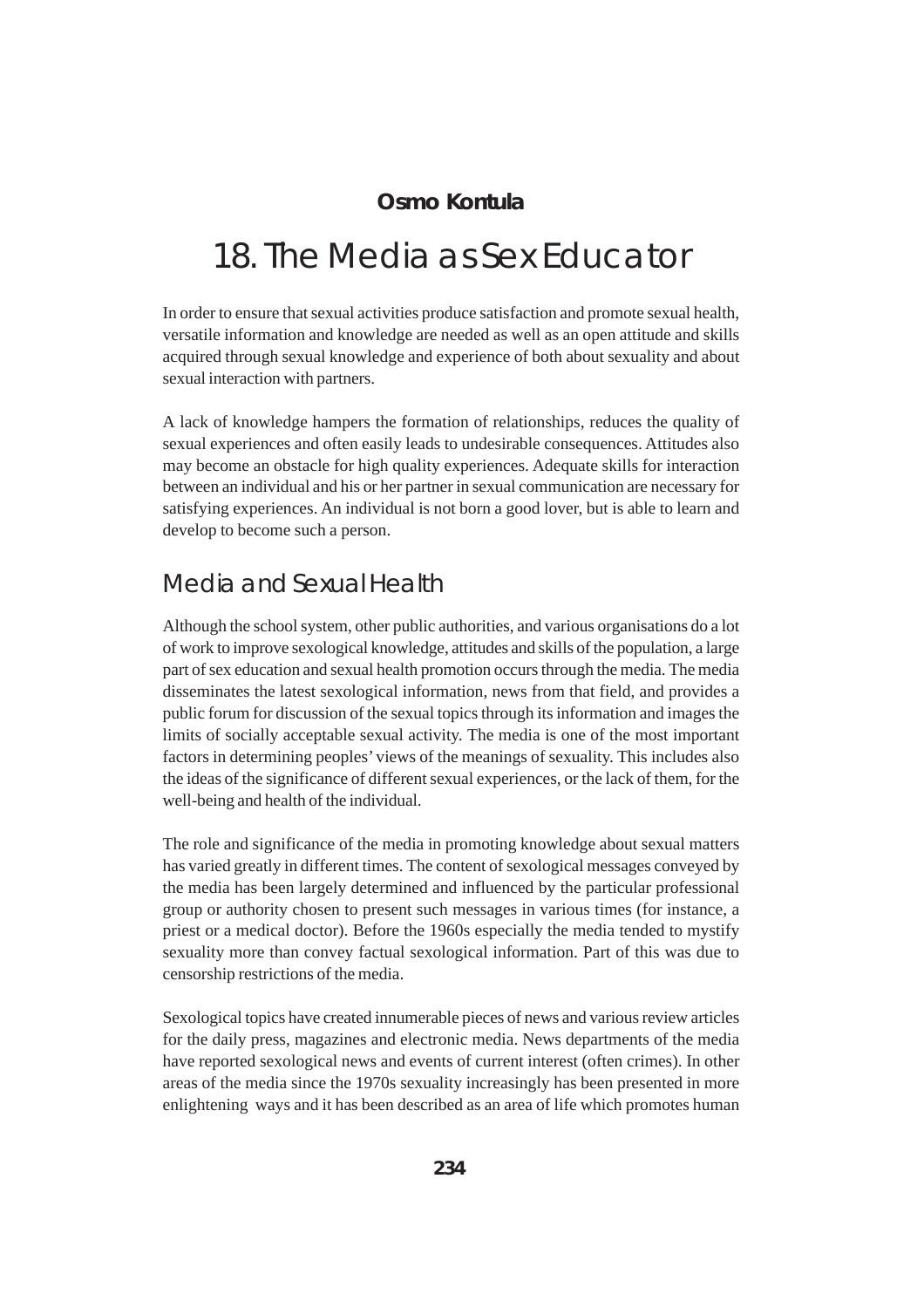well-being. When the importance of the media has grown, it has become the main source of information about sexual matters for a large number of people. Therefore, it is justifiable to consider the media as a significant societal institution affecting sexual health.

The significance of the media is partly based on the fact that people often trust experts appearing in public more than their own experiences. For example, in Finland the authority of physicians was used as late as the 1950s to distribute scare stories about the illeffects of masturbation. This presentation was regarded as true by many and it caused a lot of unnecessary fear and anxiety. At a time when people were, in other ways as well, made to feel guilty about their sexuality, the perceived physiological threatening images portrayed by medical doctors led people to be afraid of the consequences of masturbation, an act that makes them to feel good. Enjoyment was loaded with a sickness label. Fortunately, the media later actively corrected these misconceptions and eased unnecessary fears connected with them.

Thanks to the media, more and more positive meanings have been associated with sexuality and especially with women's rights to enjoy sexual experiences. This process was slow in the beginning but still irresistible. Views of the meanings of sexuality by the present media generation are significantly more positive than the messages of preceding generations.

#### The Finnish Media as Sex Educator before the 1990s

During the post-war years, sex life was publicly accepted only between married partners. Most commonly priests were asked to be the experts and commentators on the subject of sexuality. Sexual matters were then interpreted as moral questions. Only after the mid-1960s did media take an active role in actual sex education work. This created very lively sexual-political debate. Some magazines published their first theme issues about sexual matters. Men's magazines even wrote articles about the Kinsey report and the pioneering sexological studies of Masters and Johnson. Gradually, information leaflets and guidebooks became available for all who were interested. This break-through in the media concerning sexuality was later called the sexual revolution. It was, above all, a breakthrough of sexological knowledge becoming the common property of the whole nation.

I have studied changes in the presentation of sexuality in the Finnish media by comparing material of the years 1961, 1971, 1981, and 1991 (Kontula and Kosonen 1994). The break-though of sexological information and broader attitudes was clearly visible already in comparing press material for the years 1961 and 1971.

For instance, the leading newspaper Helsingin Sanomat diverted from old traditions in the early 1970s by starting to frequently write about contraception. This newspaper also discussed changes in sexual culture, the dismantling of censorship, the development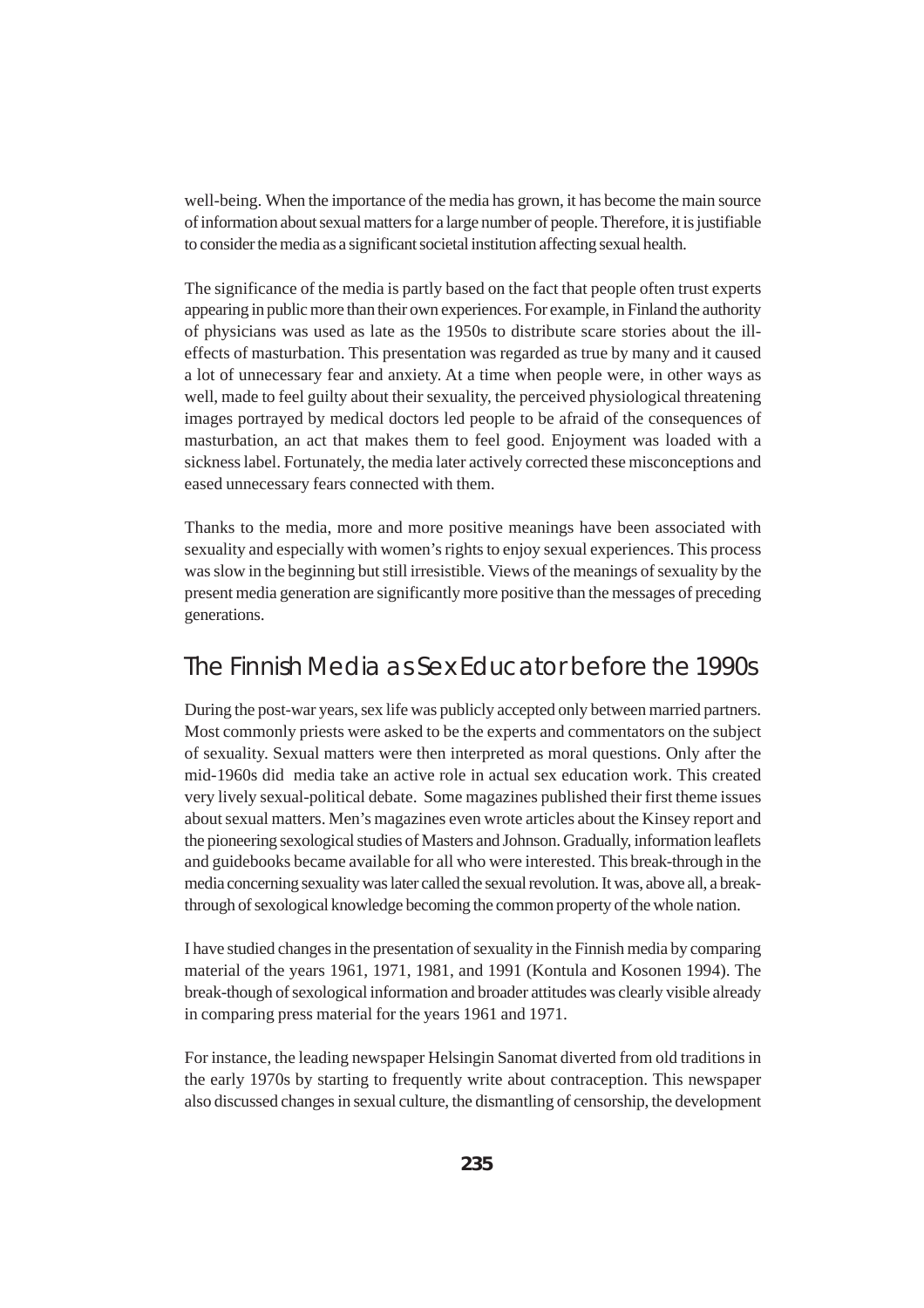of the skills of loving and the standing of sexuality in some cultural articles. These kinds of topics were hardly at all to be found in the early 1960s. In addition, the crimes were repeatedly reported in the way of a daily newspapers and the problems of commercial sex were discussed.

Medical doctors acquired, at least from the beginning of the 1970s, a leading position as sex educators and authorities in the field. In their columns they answered questions about sexuality sent to them by their readers. Because of their professional background, abortions and sexually transmitted diseases got a good deal of coverage. The liberal abortion law enacted in 1970 created discussion. The image in magazines had changed from the early 1960s in that there were no longer warnings about sex. Instead it was often written about in a positive spirit and took women's sexual rights into consideration. Men's magazines taught men in a practical ways how to become better lovers. In the mid-seventies these journals started to publish sex stories of their readers, and these stories provided stimuli and models for the sex life of readers.

In addition of educational approach sexual topics started to get a more entertaining content. In the beginning, men's magazines published reports about the sexual customs of exotic cultures and the services of commercial sex abroad. In the middle of the 1970s verbal description of sexual acts was allowed. Starting in the 1970s the media gradually started to focus on the sex appeal and intimate life of domestic public figures. This was a continuation of the earlier Hollywood movie star culture and pin-up pictures of barebreasted film stars. Even in everyday life and rural communities the interest became focused on sex appeal, and even men began to acquire the status of a sex object. As a result, matters of sexuality came closer to the consciousness of everyday life in peoples' minds.

New topics of the media in the early seventies, even in the United States, were the sexual enjoyment of women, women's sexual fantasies and various sexual problems, especially male impotence. The criterion for the acceptability of sexual acts no longer was the legality of the relationship but rather its quality (Herold & Foster 1975.)

During the 1980s the sex education given in the medical columns of the Finnish magazines spread to even the most conservative magazines. Journalists started to write about sex without the need to associate it only with marriage. Simultaneously, women's magazines began to discuss women's right to sexual self-determination and their right to sexual activity in a much more direct way. The discussion included, however, warnings about the threat of sexual violence.

During the 1980s men's magazines had evolved into distinct sex magazines in which both the sex material produced by the editors and the readers' letters described much more explicitly different stages of love-making. The stories can be interpreted to represent the peak sexual experiences or favourite fantasies of the writers. They changed the sex education given by these magazines to a level close to given reality.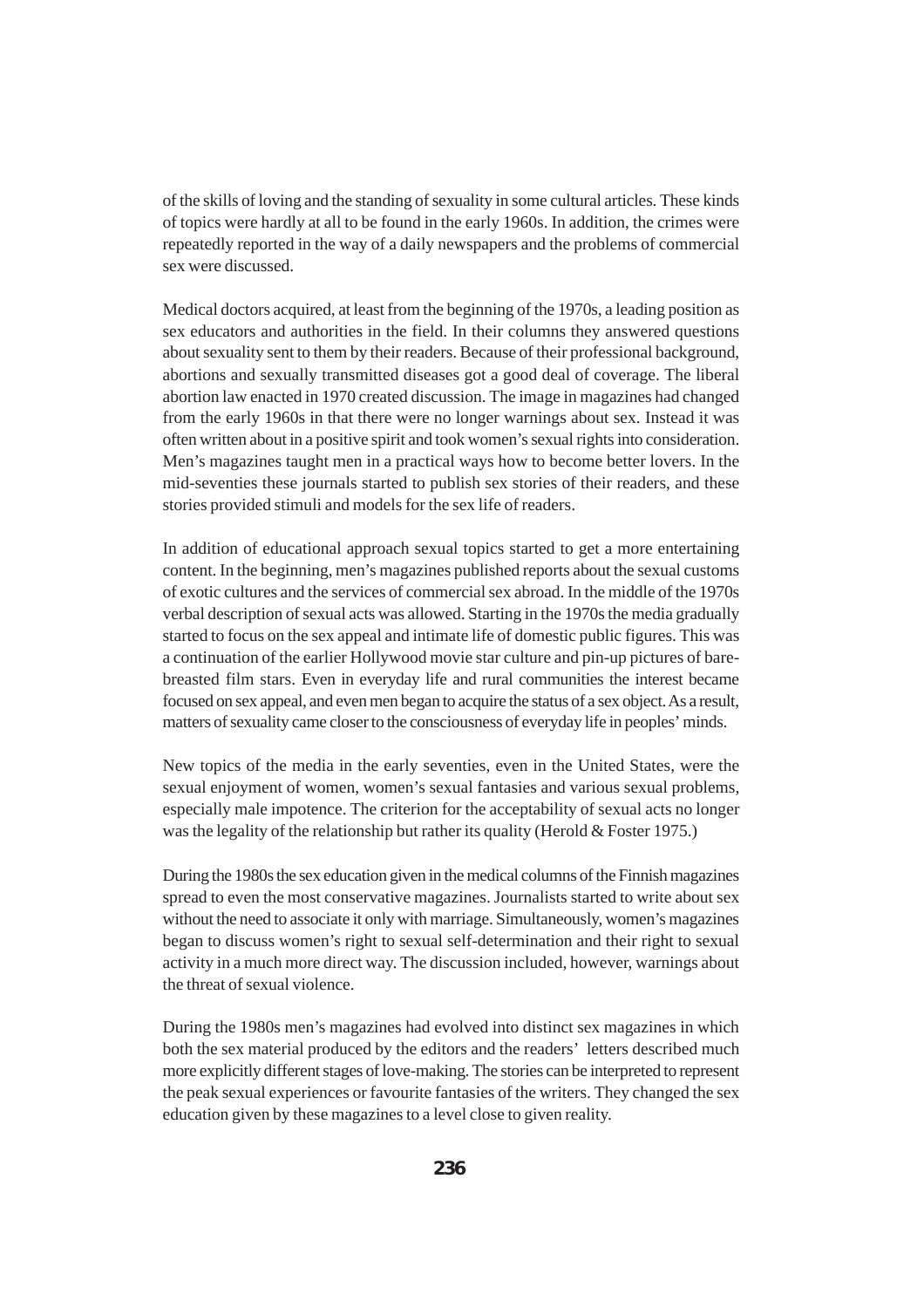In the 1980s sexual matters were naturally also subject to entertaining gossip and joking. At this time sex videos started to appear and they were recirculated from user to user because of their novelty interest. Pictorial descriptions of intercourse were allowed in domestic sex magazines in the mid-eighties. Soft porn came to at disposal of everybody interested at the latest in 1987 when the Finnish commercial television (MTV) started to show Emmanuelle movies. This was followed by the erotic evening programmes of the Finnish television channel three. With the help of videos and television, people received more versatile stimuli and models for the development of their sexual skills.

#### The Media as Sex Educator in the 1990s

In the early 1990s the Helsingin Sanomat began to write about sexuality in a more versatile, moderate and positive way. Its articles described the spread of sexuality into new areas, the sexuality of minorities and ways to improve one's sex life. AIDS, commercial sex and excessive sex were identified as problems. The viewpoint of the articles was often to support sexual equality.

Sex information provided by medical doctors for both general and women's magazines had decreased in the beginning of the 1990s because the number of these columns was reduced. Instead writing about the sex life of celebrities became more common, as did presenting sex as an entertainment. A new aspect of women's magazines was a more diversified presentation of men, including their portrayal as sex objects. Women were repeatedly told how to develop their erotic skills and make them more versatile. Sexual matters were often discussed from a feminist point of view.

Sex magazines struggling with diminishing sales figures have tried to inform their readers about how to have better sex. It has often been women who have answered the questions of male readers in their columns about how to get new zest into a sex life which has turned stale. Different fact-based articles have also been published about various aspects of sex. Sex magazines have provided a wide range of material for the development of love-making skills.

In order to compare the current sexual material from newspapers and magazines, I analysed the way the Finnish press presented sexuality in a sample of material from the end of 1998 and the beginning of 1999. The analysis was based on the contents of the Helsingin Sanomat, the freely distributed newspaper "100" and twelve magazines which were either women's magazines or health magazines.

The magazines of the end of the millennium differed significantly from each other depending on whether they were daily newspapers or magazines. Sexuality articles in the newspapers were much more sociological than in the magazines whereas they were more personal. The major difference was that the newspapers continuously wrote about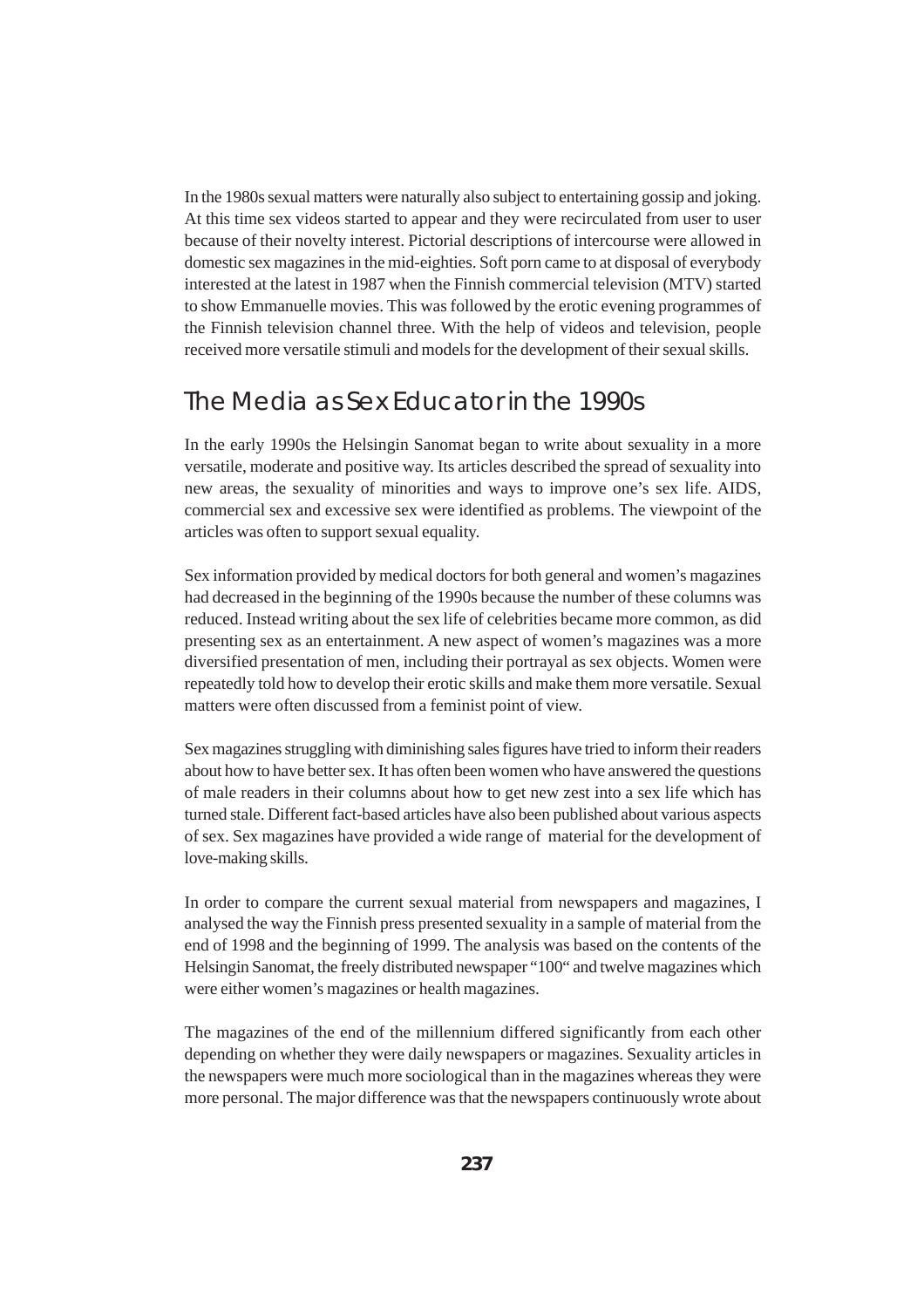sex crimes and the world of commercial sex (especially prostitution). In contrast, the magazines concentrated on educational information and informative documentations on the subject sexuality.

Of all newspaper articles about sex in 1999 (with the addition of some news about commercial sex) crimes were the topics in about 40% of the articles. The second most common genre was material which dealt with sexuality from an entertaining point of view. Their share was about one fourth. The rest of the articles were divided into sex information, medical news about sexuality, and sexual political news and articles. The share of each of these of all newspaper articles dealing with sexuality was about 10%.

The articles dealing with sexuality in the magazines at the end of 1998 and in the beginning of 1999 were often informative. Magazines often included articles about, for instance, how to seduce a man and how to keep him, how more zest can be added to sex, how a woman can make a man happier, information about the woman's g-point, about imagination as a spice in sex life, advice about sensual massage, information about how to cuddle a man, and information about risks of contagious diseases. In addition, sexuality was dealt with from an entertaining perspective and documents were published about such topics as, for instance, flirting, searching for partners, the first time with a new partner, things which spoil good sex, the sex of celebrities and the sex life of fat women.

### The Break-through of New Values

During the 1960s the church was still a strong authority in defining the forms of publicly acceptable sexuality. A that time sex was strongly subordinated to a Christian marriage. At the end of the 1960s the authority and status of the medical profession gradually rose and it became more interested into sexual issues. Some knowledgeable medical doctors started to provide public sex education. During the 1970s there was a public clash of different values. The authority of the medical profession together with a liberal view defending the rights of an individual challenged the foundations of Christian sexual ethics. Medical doctors did not restrict themselves to merely providing information but they also gave guidance about how to have a safe and satisfying sex life from a health perspective.

In the beginning of the 1980s some religious groups with moralistic attitudes toward sexuality tried to create a backlash (by trying to change the contents of school textbooks), but they could no longer seriously challenge the authority of the medical profession in matters of sexuality. The status of medicine was at its strongest in the press in the beginning of the 1980s.

The individualistic ideology became more accepted during the 1980s and gradually reduced the status of the medical profession in spite of the lively AIDS debate after the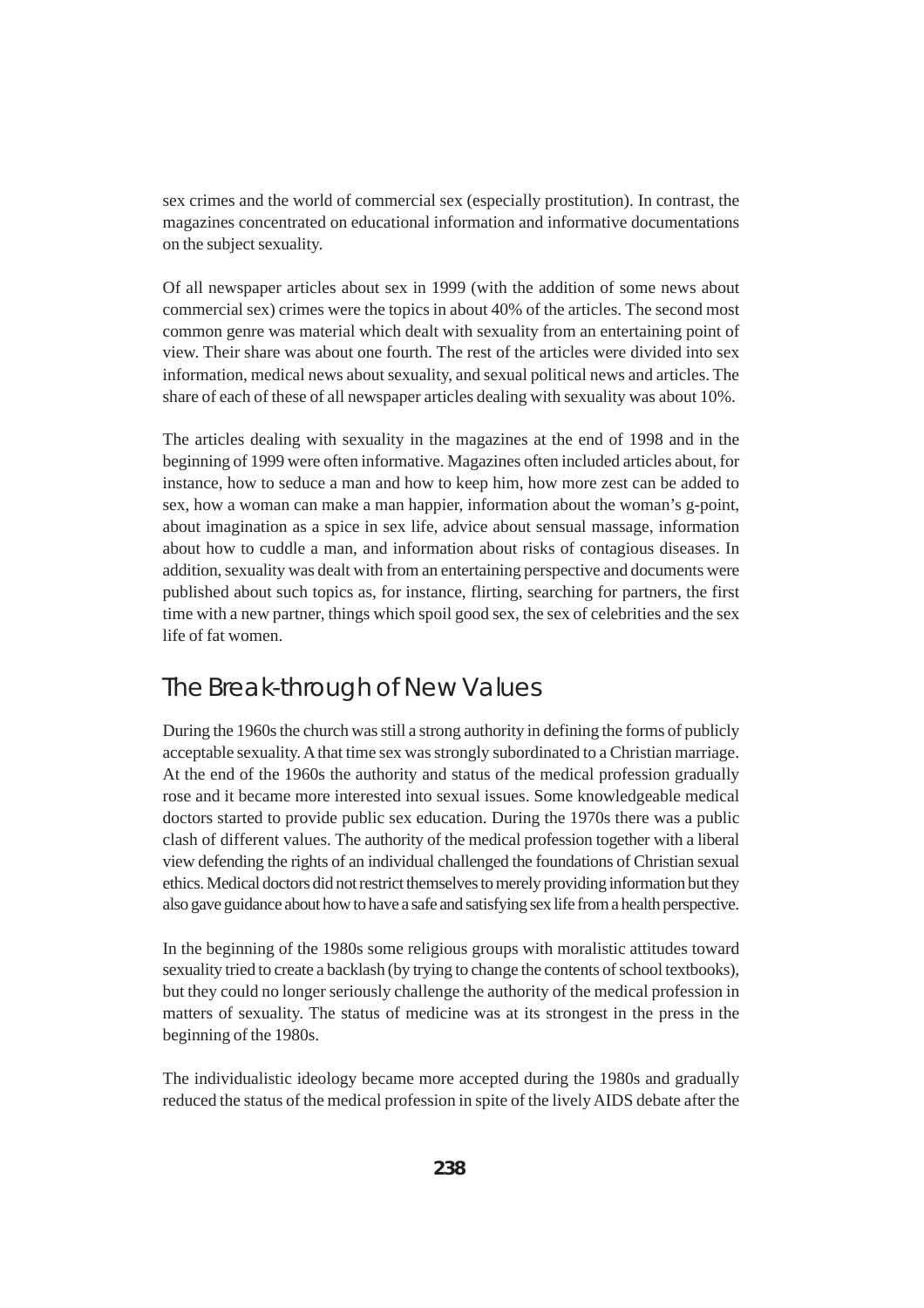mid-eighties. The significance of medical profession further reduced in the beginning of the 1990s, when a value debate began heavily to emphasise respect for an individual's basic right to sexual self-determination and the relativity of sexual values and ideas.

Public discussion emphasised more strongly than ever that the individual has an independent right to chose his or her partners of refrain from doing so, that one is entitled to demand sexual knowledge and skills from a partner and that people have the right to sexual satisfaction and to realising their own sexual images and fantasies. People were no longer satisfied with a monotonous and boring sex life. The media supported in many ways these kinds of expectations of a higher-quality sex life.

After the early 1960s, one may conclude that sexuality and questions of sex were strongly transferred from the private sphere into the public sphere by the press. In a most concrete way this became visible in images of scantily dressed people becoming more common, detailed descriptions of the intimate lives of celebrity figures, and the detailed sex stories of the readers of sex magazines. Sex and nudity became a more and more everyday phenomena and they were described in more and more versatile ways. In a similar way the norm connecting sex with marriage was broken and the sexual rights and independent choices of individuals were recognised. The right to sexual selfdetermination received more and more support in the media. This change was shown most clearly in the promotion of the sexual rights of women.

Public discourse about sex in the media has a clear significance for the sex life of private individuals because most people will not otherwise get much practical information and guidance on the topic. Sexuality in films, videos and literature (also guidebooks) are for most people the only concrete models of sexual behaviour available to them (Abramson & Mechanic 1983). It is usually not possible for children to observe the sex life of adults or to formulate fantasies or models about how to enjoy their own sex life. Erotic literature, sex magazines and sex videos are therefore the main source of information about different sexual patterns and various forms of sexuality. This guidance is supplemented today by the stories in women's magazines about how women developed the skills of a good lover. All this sexual material simultaneously promotes sexual health.

## The Effect of the Media on the Attitudes and Love-Making Skills

Empirical evidence clearly demonstrates that sexuality has been publicly discussed during the 1990s in a more detailed way than ever before. It has been suggested that this discussion increases liberal attitudes toward sex (Stauffer & Frost 1976). The hypothesis has been that the more public discussion there is in both quantity and detail, the easier it is for people to accept sexuality in its various forms. The assumption is that as a result of wider and more versatile public discussions about sex, peoples' attitudes toward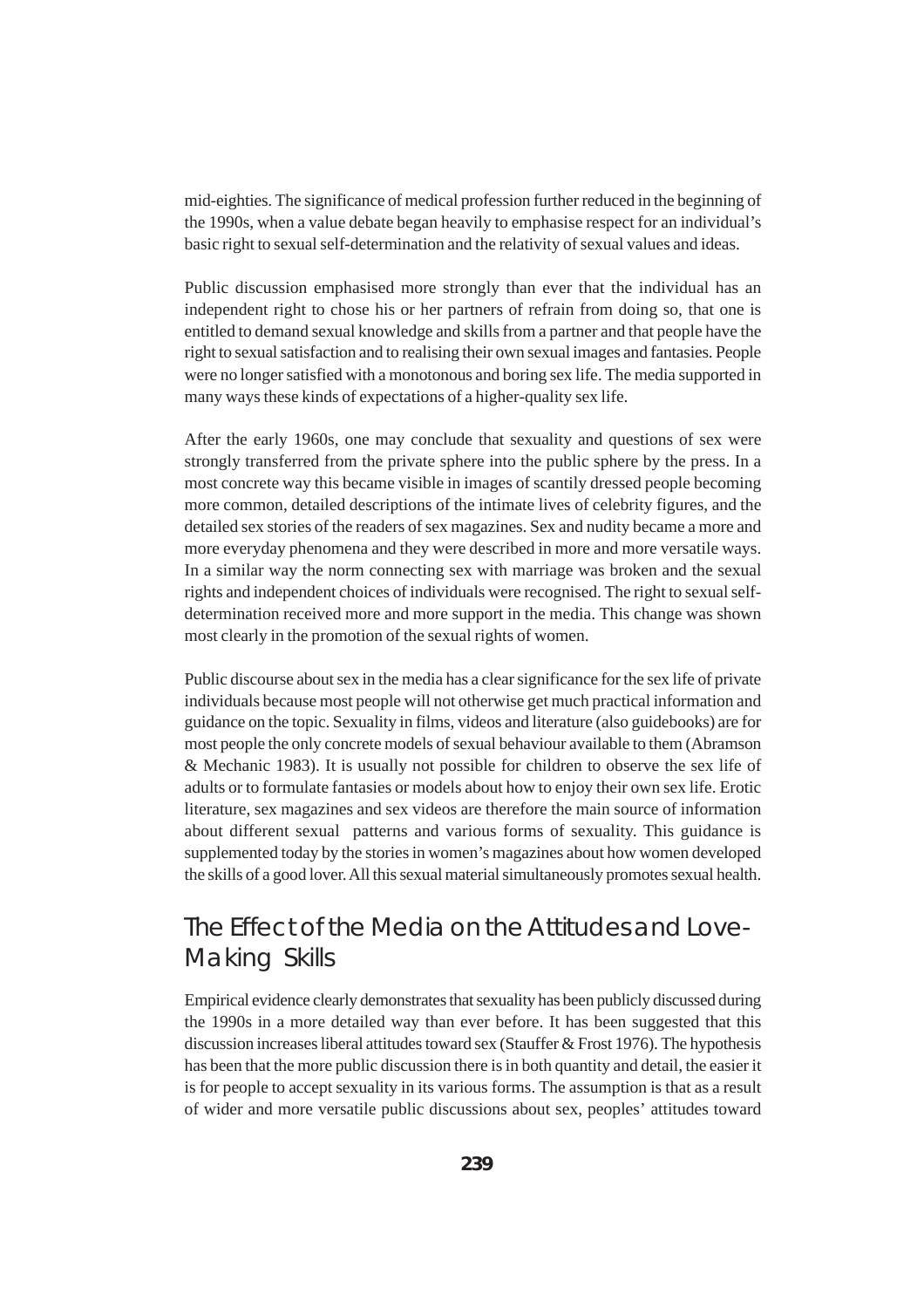sexuality will become more liberal. This means that people would accept for themselves and others more and more versatile relationships and experiences.

This hypothesis about the effects of the media on behaviour is consistent with the results obtained in the follow-up Finnish sex survey (Kontula & Haavio-Mannila 1995). According to this survey attitudes of the general population became clearly more liberal from the beginning of the 1970s to the beginning of the 1990s. As a result of this change, sexual intercourse between young unmarried people was generally accepted, casual sexual relations were considered more satisfying, and sexual intercourse was accepted more often without love.

These changes in attitudes were especially great in the age cohorts that were young or young adults in the beginning of the 1970s or later. The more open public discussion about sexuality which began at that time had changed attitudes toward sex in these age groups to a more liberal direction. People who were young before the 1970s were significantly more conservative compared with younger age groups. In their youth public discussion about sexuality was much more restricted, moralising and closely tied to marriage.

It seems evident that public presentations of love-making and love-making fantasies as well as the practical guidance on sex have had a liberating effect on the sex lives of great number of men and women. According to the results of the Finnish sex survey (Kontula and Haavio-Mannila 1995) the sexual habits of respondents under the age of 35 were significantly more versatile and more satisfying in the beginning of the 1990s than in older age groups. Sexual habits seems to have become more versatile by people experimenting with their partners about what they have seen and read.

From the point of view of the love-making skills of the population, sex magazines have fulfilled an important function of public educators in sexual matters. For decades they have guided men to be better lovers and disseminated theoretical and practical information to improve interactions between partners and make their sex lives more versatile. All this has taken place in a kind of an underground spirit, because these magazines were produced and sold under the threat of confiscation and suppression.

The bold sex education pioneering work done by the sex magazines has been continued in recent years by the women's magazines and health magazines. This has become possible for people in Finland have understood that sexual activity and satisfaction are health-promoting. This view is also a commonly accepted life value for women.

Commercial sex has created for its share the new symbolic world associated with sexuality. Receiving sex on a symbolic level and handling it psychologically is easier than to carry it out in concrete activities, because there isn't need to invest or apply the fantasies which arise to any physical relationship. They can remain as sexual fantasies in the same way as, for instance, the imaginary fantasy world of the television series "The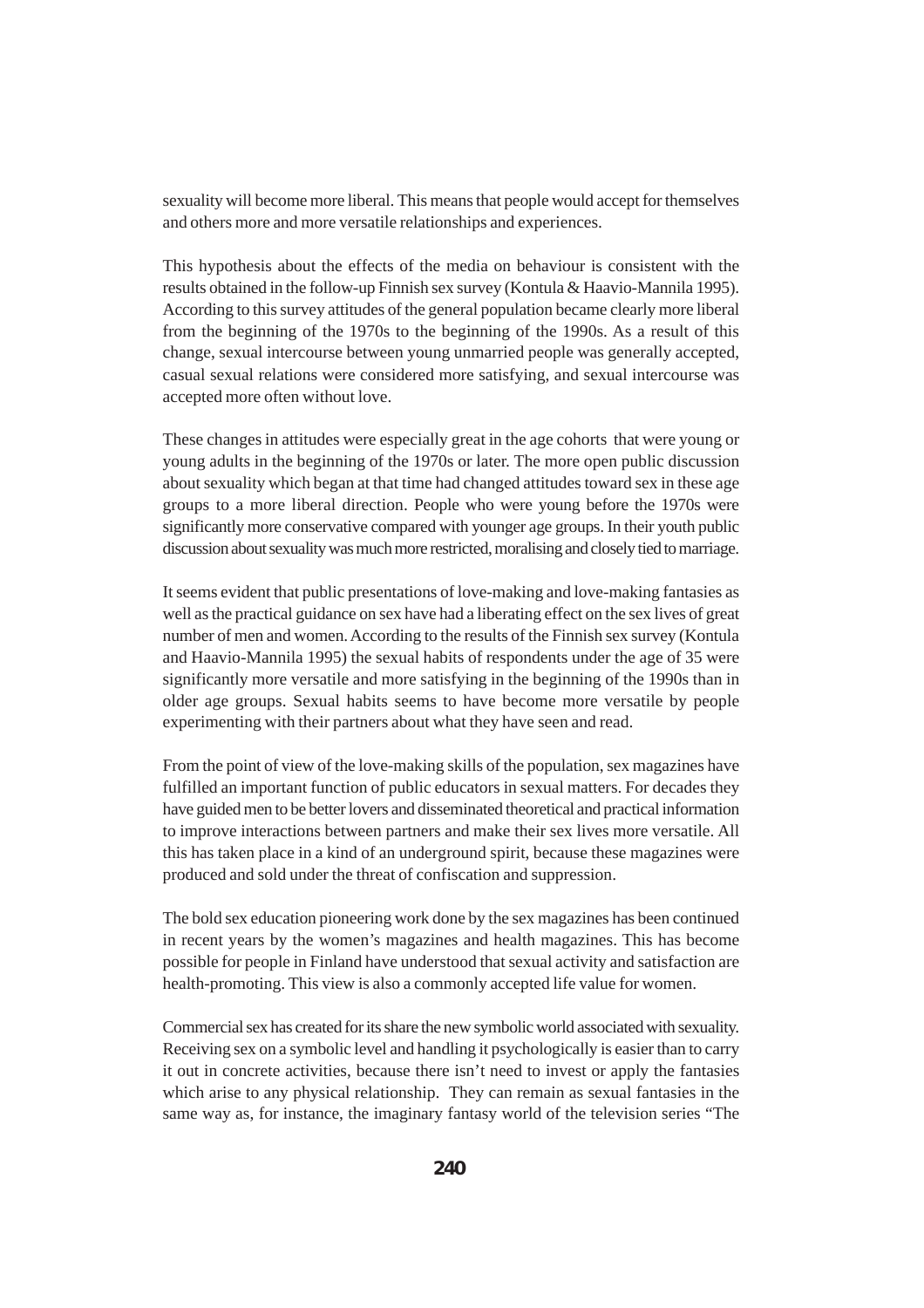Bold and the Beautiful". In the future people will be able to accumulate and test their interaction skills in the world of virtual sex and virtual relationships.

When sexuality has occupied a significant and permanent position in the media, it has led to a gradual significant erotisation of peoples' symbolic world. This has been found, for instance, in sexual autobiographies (Kontula & Haavio-Mannila 1997), where sex often signifies an continually present erotic tension in women in the younger age groups. More and more of the components and situations of everyday life have acquired a sexual significance or interpretation as a result of the change in the symbolic world. This has contributed, for instance, to the fact that masturbation has lately become significantly more widespread in both genders in all age groups.

In addition to being an important institution of improving sexual health from the point of view of sex education, the media has a strong effect on attitudes toward sexual matters. When people have the chance to see, hear or read about the sexual habits, likings and dreams of different groups of people, they can better understand the variability of values related to sexuality and they are more ready to accept differences. This should lead to increasing tolerance. The most important aspect in this change is that people have been given permission (i.e. giving permission in the PLISSIT sex therapy scheme, chapter 10) to realise their own sexual needs and wishes in a more satisfying way that earlier. Sexual tolerance and liberalism has promoted sexual health.

Estimates on the population level indicate that the lack of a partner is possibly the biggest obstacle on the way to good sexual health. Even in this area the media has offered its services. In the articles, programmes and the counselling columns, advice is given on how to find a partner and people have looked for contacts and partners in the advertisement pages. Entertaining partner-finding programmes have given people models for how to make a good impression on a potential partner. In recent years various telephone services and the chat boxes for singles on the Internet have provided quick ways to find people in need of a partner. These new forms of making contact are suitable for a busy lifestyle in which people otherwise have too little time to search for a partner.

Sex therapy and family therapy can give people practical knowledge and guidance for the development of sexual skills. Also good friends can guide each other in these skills. In most cases the development of the love-making skills of individuals and couples remains, in addition to lessons learned from previous experiences, dependent on the contribution of the media and the commercial sex industry. They show and describe ways people can touch and satisfy each other in enjoyable ways. These kinds of stimuli encourage individuals to realise their own dreams and listen to the wishes and feelings of their partner in more sensitive ways.

Often, of course, expectations of the partners conflict. The media also gives unrealistic models about sexuality or models which are not suitable for one of the partners. Solving